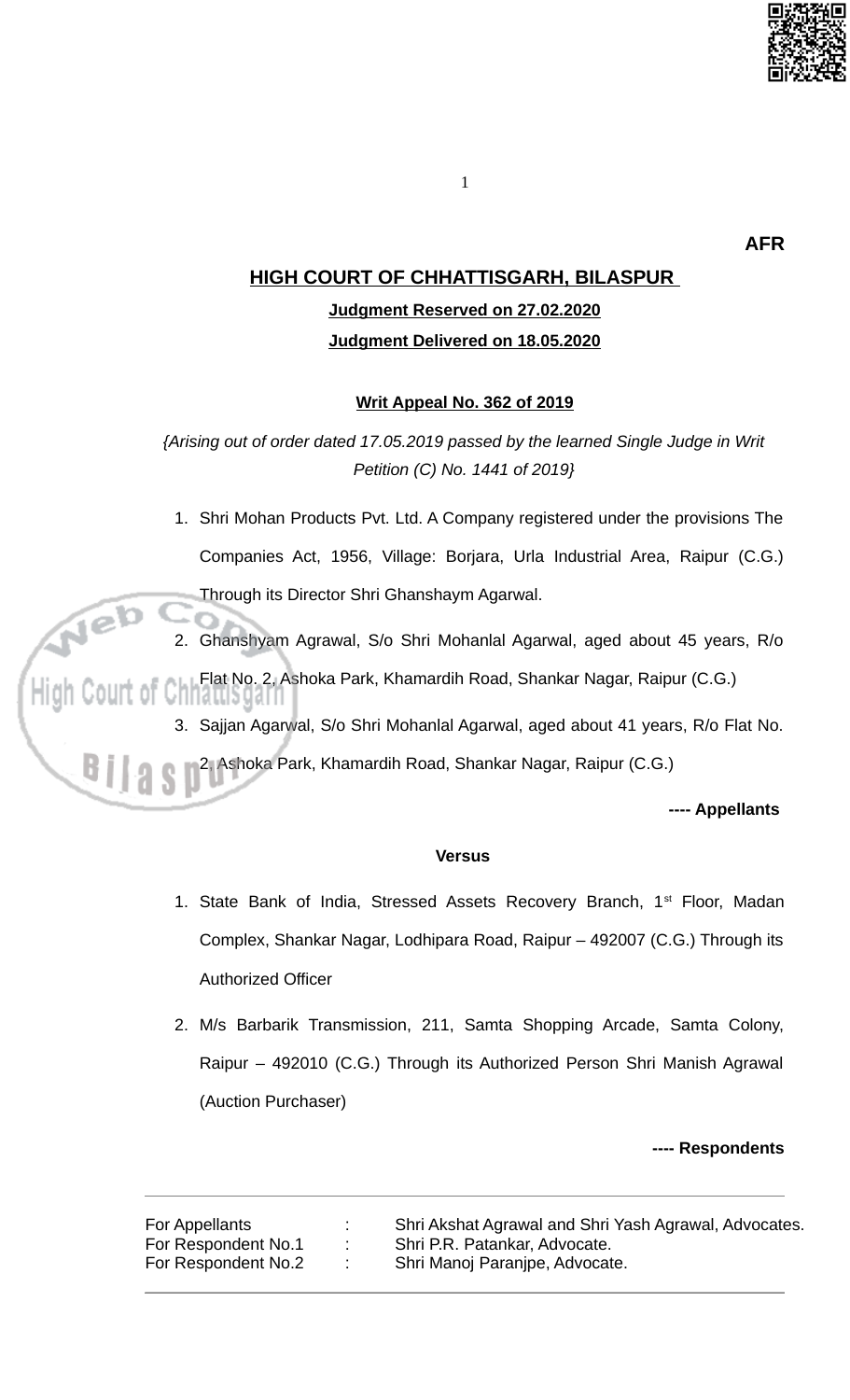

#### $\overline{2}$

# Hon'ble Shri P. R. Ramachandra Menon, Chief Justice Hon'ble Shri Justice Parth Prateem Sahu, Judge **CAV Judgment**

## Per P. R. Ramachandra Menon, Chief Justice

 $1.$ Whether the statutory deposit of 50% to be made in terms of the 'second proviso' to Section 18(1) of the Securitisation and Reconstruction of Financial Assets and Enforcement of Security Interest Act, 2002 (for short, 'SARFAESI Act') to have the appeal entertained by the Debts Recovery Appellate Tribunal (for short, 'DRAT') is to be reckoned with reference to the amount claimed by the Bank in the notice issued under Section 13(2) of the SARFAESI Act or will it include the subsequent interest as well (as on the date of filing of the appeal), is the question mooted for consideration. There is also an incidental issue as to whether the amount deposited by the 'Auction Purchaser' could be considered unayar or given credit to such 'deposit', so as to enable the Appellant to have the appeal entertained.

Dismissal of the writ petition challenging the order passed by the DRAT to deposit an additional sum of Rs. 3.66 Crores, after giving credit to the amount deposited by the 'Auction Purchaser' on sale of the property of the Appellants (so as to make it 50% of the amount due) for entertaining the appeal preferred against the order passed by the DRT under Section 17 of the SARFAESI Act is put to challenge in this appeal.

- 3. Heard Shri Akshat Agrawal and Shri Yash Agrawal, the learned counsel appearing for the Appellants, Shri P.R. Patankar, the learned counsel appearing for the Respondent No.1/Bank and Shri Manoj Paranjpe, the learned counsel for the Respondent No.2/Auction Purchaser.
- $\overline{4}$ . The sequence of events is as follows: The Appellant company is stated as engaged in the business of manufacturing of Iron Bars, Angles, Channels etc. and had availed financial assistance from the Respondent No.1/Bank creating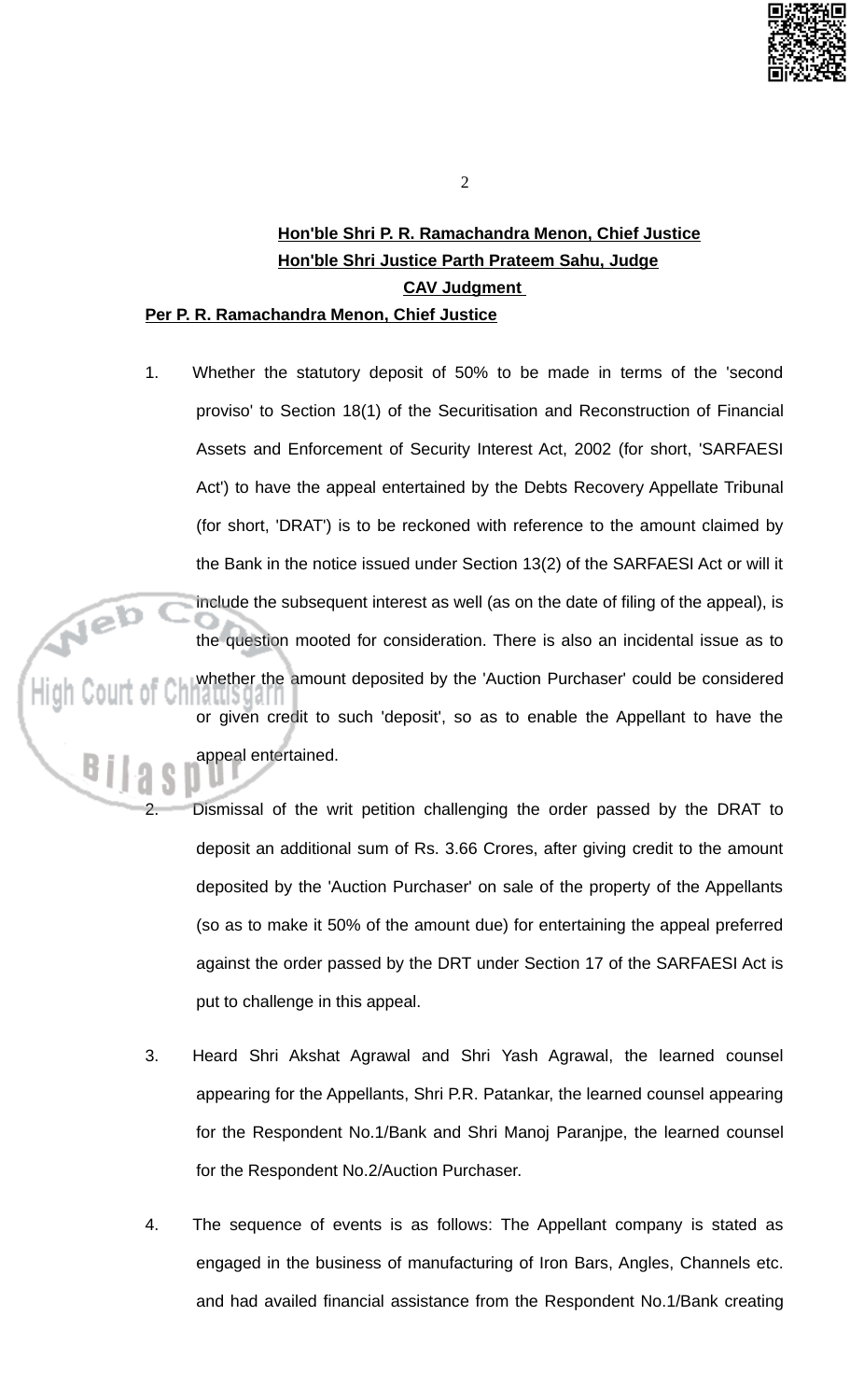

 $\mathbf{3}$ 

security interest over the property in question. Allegedly because of the recession in the world trade and dull market in connection with steel, the Appellant company also suffered much loss; by virtue of which the monthly installments could not be effected on time. Met with the situation, the assets were declared as non-performing assets by the Respondent No.1/Bank who issued notice dated 31.01.2012 under Section 13(2) of the SARFAESI Act demanding a sum of Rs. 4,15,60,893.13/- which was inclusive of the principal amount and interest due as on date.

- Since the Appellants could not satisfy the demand, the Bank proceeded with 5. further steps in terms of Section 13(4) of the SARFAESI Act and possession notice dated 11.08.2012 was stated as pasted on the premises of the Appellants. It is contented that the possession notice was actually never served to the Appellants, either in person or through post, in terms of the mandatory requirements under Rule 8(1) and 8(2) of the Security Interest (Enforcement) Rules, 2002 (for short, 'Rules of 2002') and that possession of the hypothecated movables – plant and machinery – was taken without complying with the specific requirements under Rule 4(1) and 4(2) of the Rules of 2002. This made the Appellants to challenge the proceedings by filing S.A. No. 210 of 2012 before the Debts Recovery Tribunal (for short, 'DRT') which however, came to be dismissed for non-prosecution, as the counsel for the Appellants could not appear before the DRT, allegedly because of some illness.
	- 6. According to the Appellants, they had contacted the Respondents to have the issue settled under 'One Time Settlement scheme' (OTS) and had offered a sum of Rs. 4.05 Crores in this regard. Since the request was not acceded to, the offer was improved to Rs. 4.25 Crores to avail the benefit of 'OTS' and deposited a sum of Rs. 15 Lacs in a 'No Lien Account'. However, without passing any order in respect of the proposal for 'OTS', notice dated 04.08.2016 was published in the newspaper dated 05.08.2016 for conducting auction of the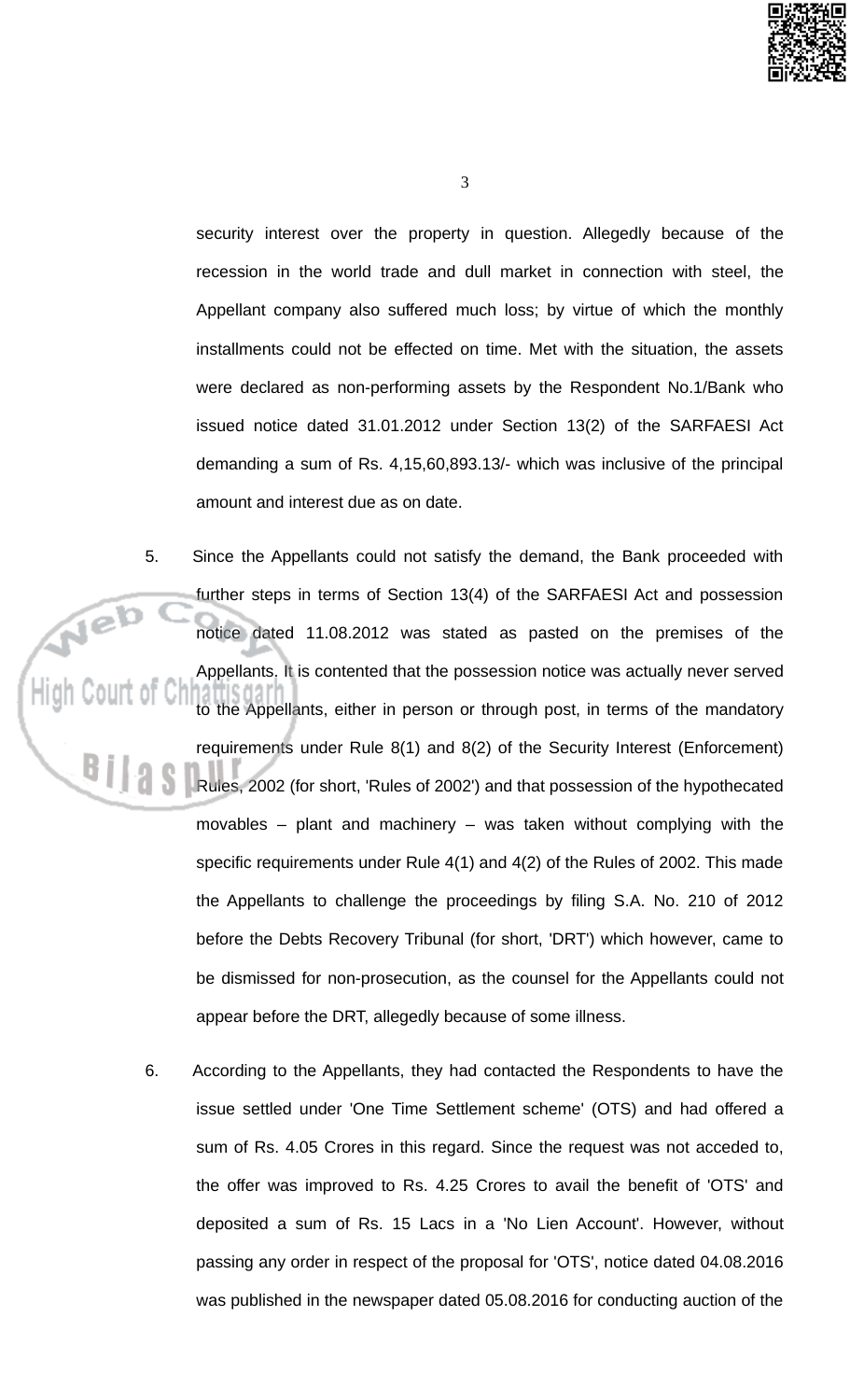

properties, scheduled on 07.09.2016. This, according to the Appellants, was without complying the mandatory provisions of Rules 8(6) and 9(1) of the Rules of 2002.

Even after publication of the auction notice, though the Appellants were 7. continuously contacting the Respondent/Bank for granting the benefit of 'OTS', without rejecting the 'OTS' proposal, the Bank informed the Appellants that auction had already been conducted on 07.09.2016. On making further enquires in this regard, the Appellants came across various illegalities and irregularities in the matter of conducting auction as contended and as noted



"19. That, after continuous follow up, on 14.09.2016 printout of copy of statement of account of SARC Collection Account No. 30777575722 was provided by the banker and after examination of statement of account following illegalities and non-compliance of law and statutory requirement were revealed:

**EMD** was not deposited through  $(i)$ NEFT/RTGS/demand Draft in the account no. 30777575722. name of account **SARC** Collection Account, IFSC Code SBIN0017728 by or before 03.09.2016.

(ii) Since no EMD was paid by or before 03.09.2016, intending bidder could not be registered for submission of bid.

(iii) Since intending bidder was not registered by or before 03.09.2016, no bid could be submitted on 03.09.2016.

(iv) As per clause 8 of auction notice the successful bidder was required to deposit 25% of the bid amount (adjustment of EMD was permitted) within 24 hours. In the instant case balance 15% has not been deposited by or before 03 p.m. on 08.09.2016.

(v) 75% of the bid amount has not been deposited by or before 15<sup>th</sup> day from the date of auction."

Allegedly without any regard to the glaring irregularities as above, 'Sale

Certificate' was issued to the Auction Purchaser/2<sup>nd</sup> Respondent on 23.09.2016.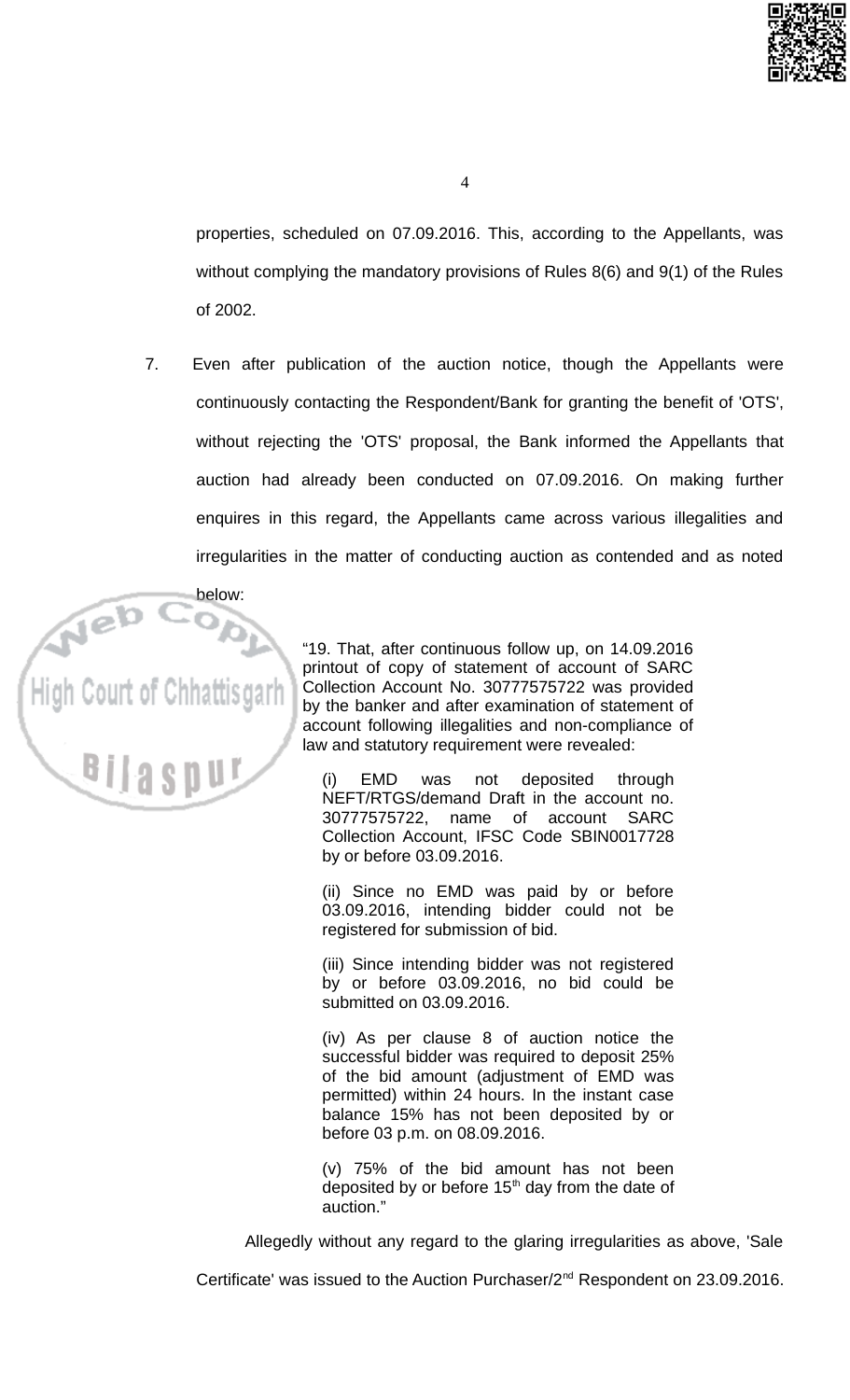

 $5^{\circ}$ 

This made the Appellants to challenge the proceedings of the illegal auction sale held on 07.09.2016 (pursuant to the auction sale notice dated 04.08.2016 published on 05.08.2016) by filing S.A. No. 264 of 2016 under Section 17(1) of the SARFAESI Act before the DRT, Jabalpur.

8. Pursuant to the notice issued by the DRT, the Respondents appeared and filed separate replies with regard to the specific averments of the Appellants that EMD was not submitted as stipulated in the auction notice and that it was not within the specified time. The Respondents sought to rely on the General Financial Rules, 2002 of the Bank, which provided for acceptance of bid security/EMD in the form of 'Fixed Deposit Receipt'.

As a matter of fact, the earnest money came to be deposited in the designated account only on 08.09.2016 and as such, the 2<sup>nd</sup> Respondent had not complied with the satisfaction of the EMD in the form as notified in the auction notice and had not complied with the same on or before the last date prescribed for submitting the EMD. The Appellants filed additional written submissions dated 24.07.2018 and 10.05.2018 referring to the non-satisfaction of the specific requirements, but without proper consideration, the S.A. was dismissed by the DRT wrongly placing reliance on Rule 157 (F) of the General Financial Rules 2005 (enabling to accept EMD in the form of FDR) which was not applicable to a proceeding under the SARFAESI Act, which is a special statute and that the terms and conditions of the publication of notice could not have been modified in any manner.

10. Even the DRT itself has noted in paragraph 11 of the order that contradictory letters have been written to the Dena Bank by another Bank with reference to the FDR and further that the very intention of opting to pay the EMD by way of FDR (instead of the methods settled for the auction), was raising suspicion. It is further contended by the Appellants that the property of the Appellants, having very high market value, was sold in auction for 'throw-away price' (exactly for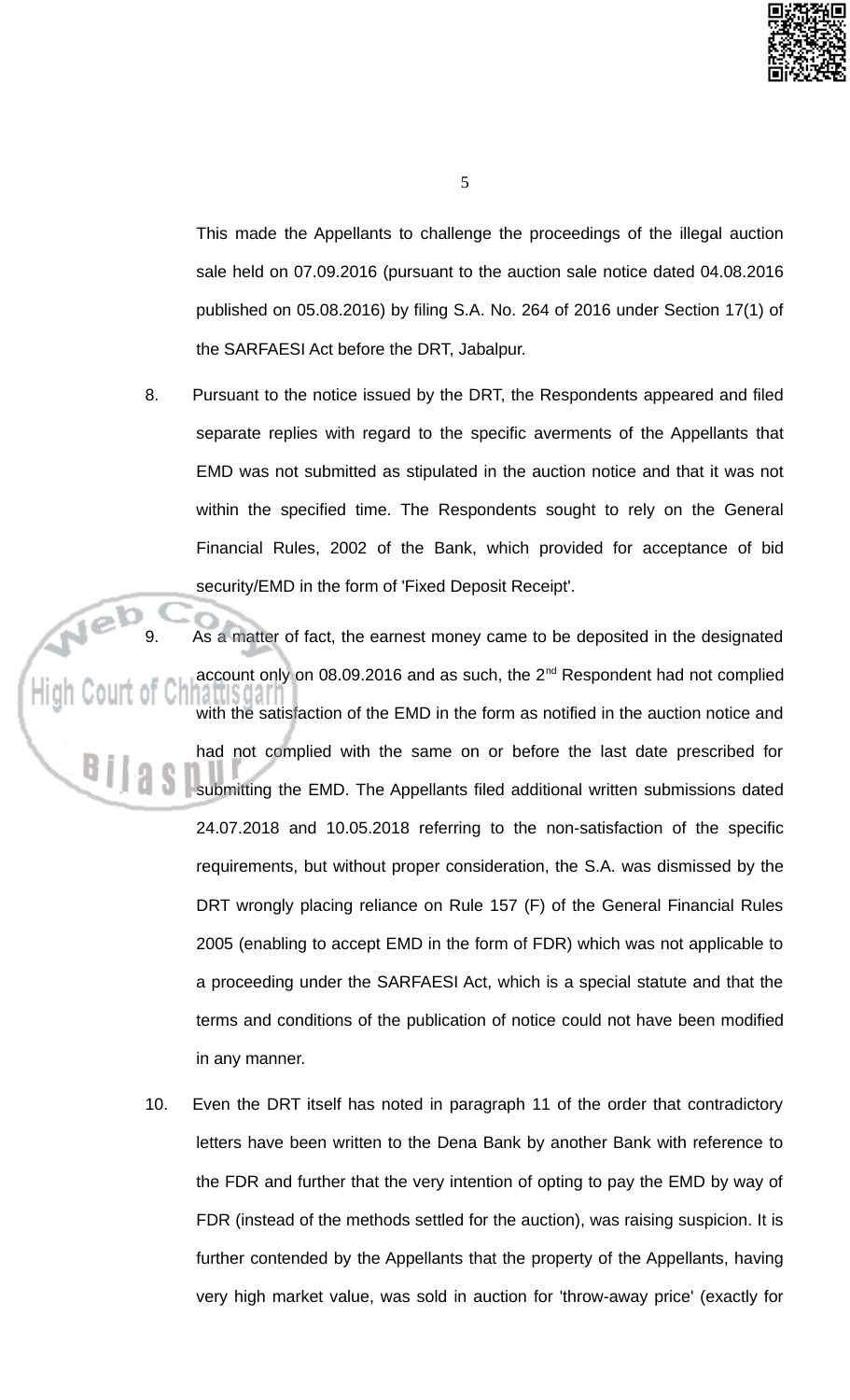

the 'reserve price' mentioned); that too, to the 'single bidder' without the consent of the Appellants and in contravention of the mandatory provision under Rule 9(2) of the Rules of 2002.

- Pointing out the violation of statutory requirements and the procedural rules as 11. mentioned above, the order passed by the DRT was sought to be challenged by filing appeal (Sr. No. 99 of 2018) under Section 18 of the SARFAESI Act before the DRAT. Since the total amount claimed by the Respondent/Bank in the demand notice issued under Section 13(2) of the SARFAESI Act was only Rs. 4,15,60,893.13/- and sale of the property in the meanwhile had fetched a sum of Rs. 2,73,98,000/- (because of the sale of land & building as well as the plant & machinery); recovery of more than 66% of the amount claimed (much above 50% mentioned to second proviso to Section 18(1) of the SARFAESI Act), an I.A. was filed for wavier of deposit of any further amount under the second proviso to Section 18(1) of the SARFAESI Act. After considering the same, the Appellate Tribunal reckoned the total amount payable (including future interest) as Rs. 7.23 Crores (after giving credit to the amount of Rs. 2,73,98,000/- generated by way of auction sale) and accordingly, half of the said amount was directed to be deposited so as to constitute 50% of the amount due.
	- 12. In the said circumstance, a miscellaneous application was filed for review of the said order dated 05.07.2018, seeking to place reliance on the verdicts passed by the Division Bench of Chennai High Court and the Allahabad High Court, to the effect that 'future interest' cannot be considered for working out the statutory deposit in terms of the second proviso to Section 18(1) of the SARFAESI Act, which however, came to be rejected by the Appellate Tribunal as per order dated 12.12.2018. This made the Appellants to challenge the said orders dated 05.07.2018 and 12.12.2018 by filing Writ Petition (C) No. 1441 of 2019.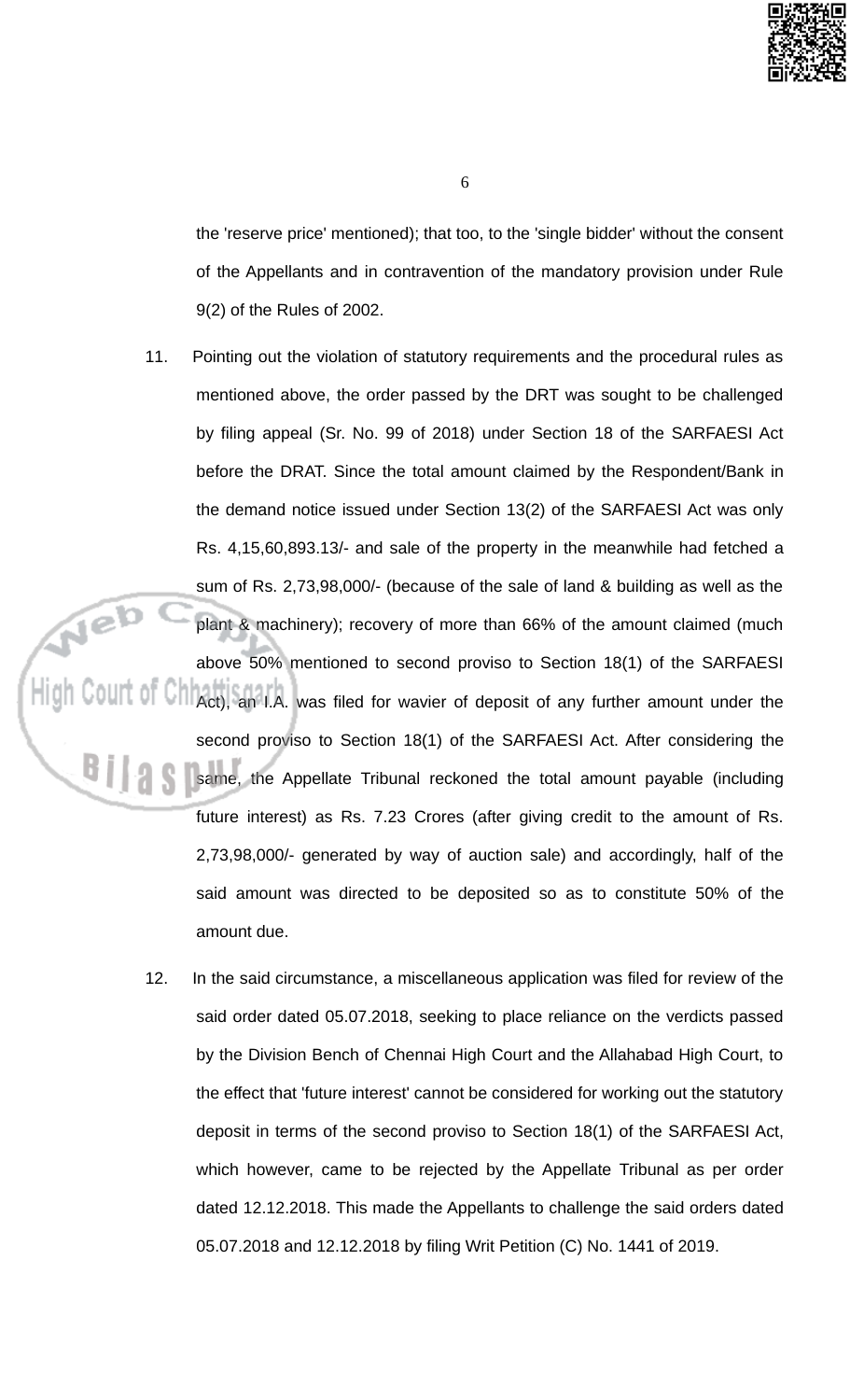

- $\overline{7}$
- 13. The learned Single Judge observed that the Respondent/Bank had obtained a decree for Rs. 4,65,22,303.23/- and that pursuant to the auction sale of the property, a sum of Rs. 2,73,98,000/- had come to the account of the Bank; with reference to which wavier was sought for by the Appellants. But, placing reliance on the ruling rendered by the Supreme Court in **Parsn Medicinal** Plants Pvt. Ltd. & Another vs. Indian Bank & Others reported in (2011) 15 SCC 253 (that the amount deposited by 'Auction Purchaser' cannot be considered for satisfaction of the second proviso to Section 18(1) of the SARFAESI Act), the writ petition came to be dismissed. This is put to challenge in this appeal.

Nebu When the matter came up for consideration before this Court on 09.09.2019, it was submitted by the Respondent/Bank that the writ appeal had become  $\frac{1}{2}$  of  $\frac{1}{2}$  of  $\frac{1}{2}$  infructuous, insofar as the appeal preferred before the DRAT had been dismissed as per order dated 23.08.2019 for non-prosecution as well as for non-compliance of the order dated 05.07.2018 with regard to the statutory deposit. It was also pointed out that the said order dated 23.08.2019 had not been subjected to challenge; which made the Appellants/Petitioners to file I.A. No. 3 of 2019 for amendment, referring to the subsequent developments and also causing the said order to be challenged. In fact, according to the Appellants, it was only as a measure of prudence and caution; though no such challenge was actually necessary, it being purely consequential to the orders already challenged in the writ petition. Further, the order dated 23.08.2019 was passed during pendency of the appeal *i.e.* after passing the judgment by the learned Single Judge (correctness of which is challenged in this appeal).

> 15. On 14.10.2019, the learned counsel for the Respondent/Bank submitted that the question whether the amount deposited by the 'auction purchaser' could be given credit, to work out the figures in terms of the second proviso to Section 18(1) of the SARFAESI Act had come up for consideration before the Apex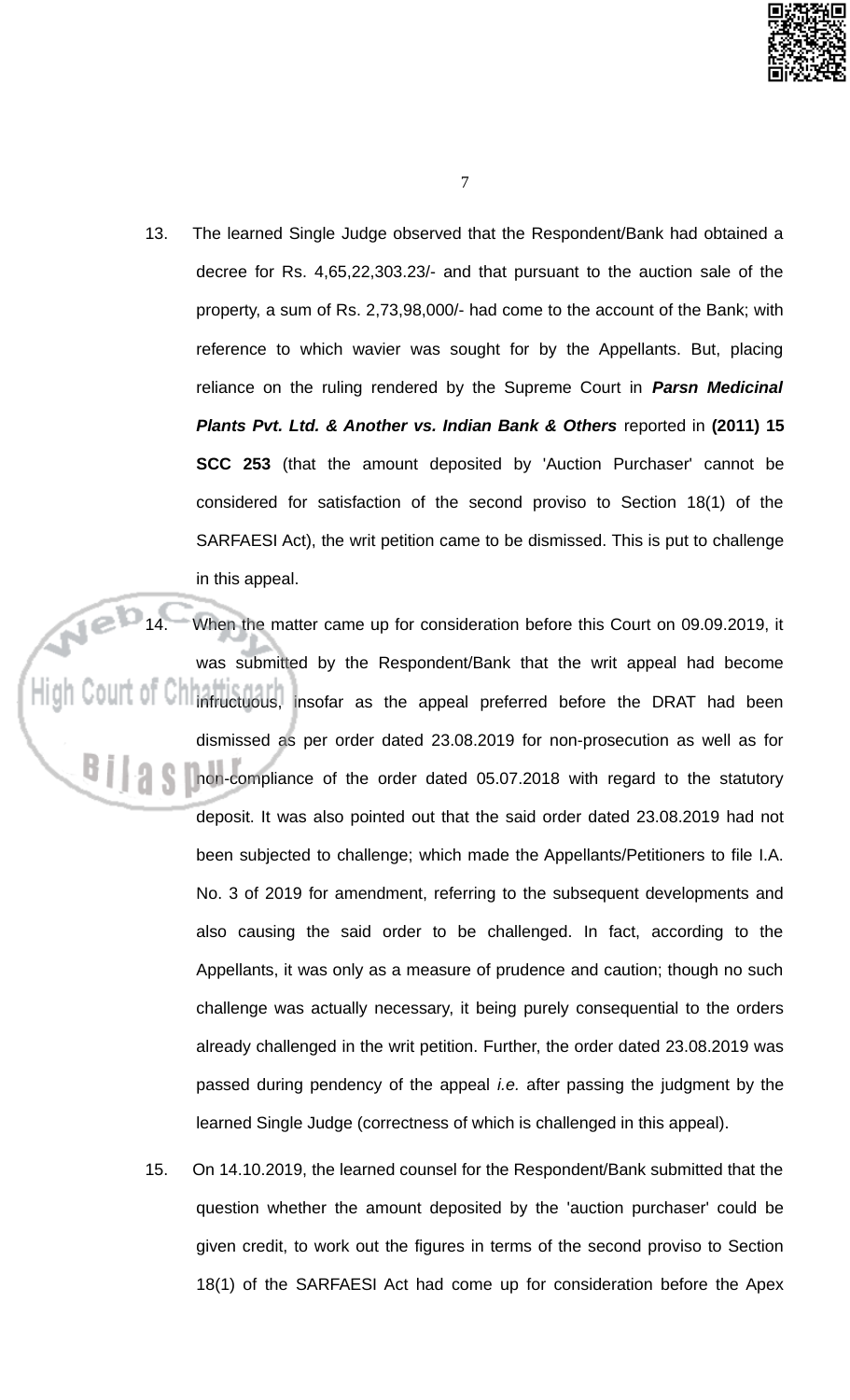

Court in Parsn Medicinal Plants Pvt. Ltd. (supra) which is stated as answered in the 'negative'. Specific reference was made to 'paragraph 4', where the legal question was formulated, followed by "paragraphs 17 to 20", giving the finding with reasons.

- 16. After working up the position, the learned counsel for the Appellants submitted on 23.10.2019, that the idea conveyed by the 1<sup>st</sup> Respondent/Bank before the learned Single Judge and asserted before this Bench that the issue stood covered by the Supreme Court as per the finding and reasoning given in "paragraphs 17 and 18" as mentioned above, is quite wrong and unfounded. It was pointed out that the judgment of the Supreme Court contained only 'paragraphs 1 to 4' and that the finding and reasoning in "paragraphs 17 to 20" given therein was only the finding and reasoning in the verdict passed by the  $\frac{1}{2}$  of  $\frac{1}{2}$  of  $\frac{1}{2}$  High Court of Delhi, which was under challenge before the Apex Court. A proper web copy of the verdict in Parsn Medicinal Plants Pvt. Ltd. (supra) was also placed for perusal of this Court.
	- 17. The above judgment clearly shows that the 'so called finding and reasoning' mentioned as part of the judgment in **Parsn Medicinal Plants Pvt. Ltd.** (supra) was only the reproduced version of the verdict passed by the High Court, which was challenged before the Supreme Court. As a matter of fact, the Apex Court noted the submission made by the Bank, that, if the Bank were permitted to appropriate the amount generated by way of auction sale of the property, the Bank had no objection to have the appeal entertained without any further deposit in terms of the second proviso to Section 18(1) of the SARFAESI Act. This was considered and allowed by the Supreme Court, virtually directing the DRAT to have the appeal considered on merits, without any further deposit, with liberty to the Bank to have the auction deposit to be appropriated; however, making it 'subject to the result of the appeal'. This by itself makes it clear, that the submission made the Respondent/Bank as to the 'finding and reasoning',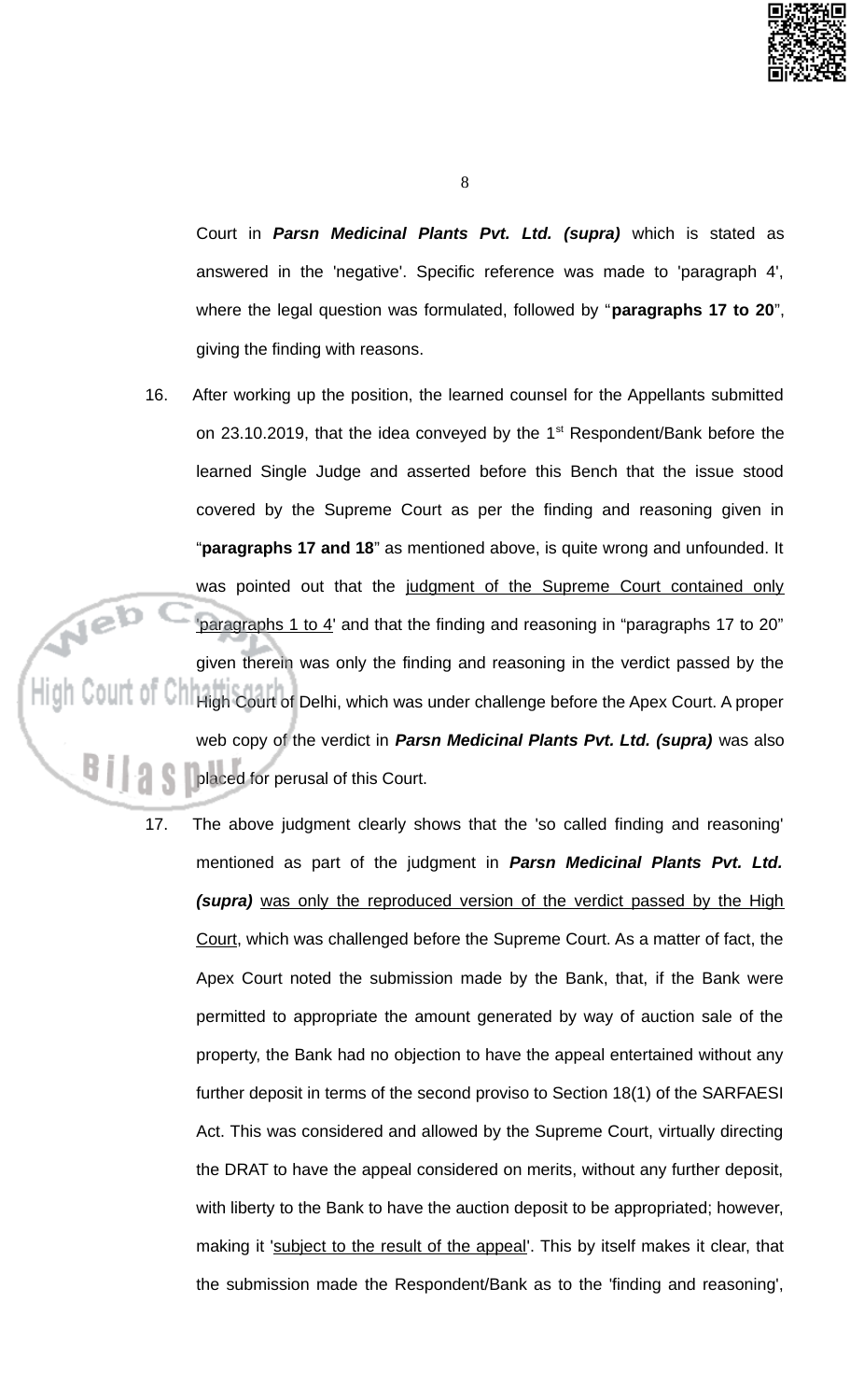

9

actually rendered by the High Court, as if it were rendered by the Supreme Court, unfortunately came to be accepted by the learned Single Judge; which is not correct or sustainable. (The circumstance under which the disputed part of the verdict of the High Court challenged before the Apex Court was shown, as if, it were part of the verdict passed by the Apex Court is discernible from the 'Editor's Note' published by the Journal).

18. The learned counsel for the  $1<sup>st</sup>$  Respondent/Bank submits that the amount generated by way of auction sale of the property concerned can be adjusted in respect of the liability under the second proviso to Section 18(1) of the Act, only if the sale is not challenged by the borrower. In the instant case, the Appellants Neb are challenging the auction sale and hence there cannot be any adjustment. We find it difficult to agree. Filing of appeal is to challenge the verdict w.r.t. the  $\frac{1}{2}$  COUIT 01 Christeps/proceedings taken by the secured creditor in terms of the Section 13(4) (a to d) of the SARFAESI Act. Section 13(4)(a) very much includes the right to **All take the possession, transfer and sale of the property and if the sale is not** 

challenged, the party may not be getting the end result/ultimate relief. Even otherwise, it has been made clear by the Apex Court in Axix Bank vs. SBS Organics Pvt. Ltd. & Another reported in (2016) 12 SCC 18 that the amount deposited by the borrower in terms of the second proviso to Section 18(1) of the SARFAESI Act is not a secured asset or a secured debt and if the party succeeds, the said amount has to be returned to the borrower. Similarly, the amount deposited by the auction purchaser is in respect of the property of the borrower (the term borrower includes 'guarantor' as well) and if ultimately the borrower succeeds in the appeal, the auction amount will naturally be returned to the auction purchaser. We also find support from the ruling rendered by the Supreme Court in Parsn Medicinal Plants Pvt. Ltd. (supra) in this regard.

19. The learned counsel for the  $1<sup>st</sup>$  Respondent/Bank, however, sought to place reliance on the verdicts passed by a Division Bench of the Bombay High Court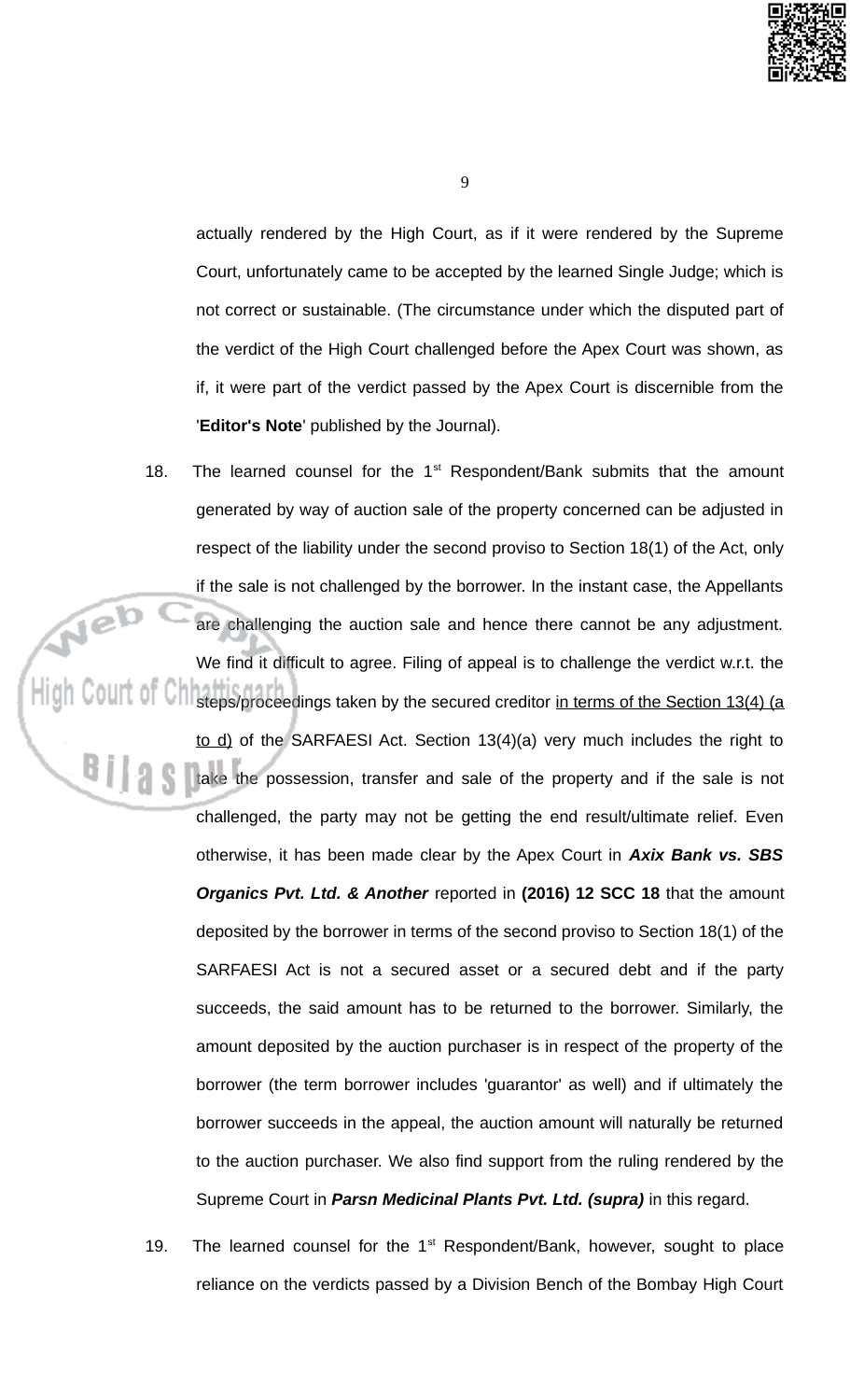

in Eskays Construction Pvt. Ltd. vs. Soma Papers & Industries Ltd. & Others reported in AIR 2017 Bombay 10 and of the same High Court in Writ Petition No. 2414 of 2013 (alongwith Writ Petition No. 2512 of 2013); to the effect that auction deposit cannot be reckoned for the purpose of satisfaction of the statutory deposit in terms of the second proviso to Section 18(1) of the SARFAESI Act, for entertaining the appeal filed by the borrower. Whether the auction deposit could have been reckoned or not, with regard to the second proviso to Section 18(1) of the SARFAESI Act however, does not arise as a direct question to be answered in the present appeal, insofar as the DRAT itself, as per the order dated 05.07.2018, has given credit to the said amount and it was only after minusing the said amount from the total amount stated as due (including the subsequent interest), that the balance amount was worked High Court of Chlout so as to fix 50% of the total amount due. The said order passed by the Tribunal, admittedly, has not been challenged by the 1<sup>st</sup> Respondent/Bank to the effect that the auction deposit could not have been reckoned under any circumstance and as such, this Court does not find it necessary to go into that question and the scrutiny is confined only to the question whether 50% of the amount to be deposited for entertaining the appeal under the second proviso to Section 18(1) of the SARFAESI Act is to be worked out with reference to the amount claimed in notice issued under Section 13(2) of the SARFAESI Act or will it include the subsequent interest as well, *i.e.* as on the date of filing the appeal.

> 20. According to the learned counsel for the Appellants, the statute only envisages satisfaction of 50% of the amount due as claimed by the Bank or as determined by the Tribunal, whichever is less. The 'third proviso' to Section 18(1) of the SARFAESI Act is a pointer to the effect that, in appropriate cases, deposit could be reduced by the Appellate Tribunal up to a maximum extent of 25%; below which there cannot be any deduction. If the 'future interest' is also included (as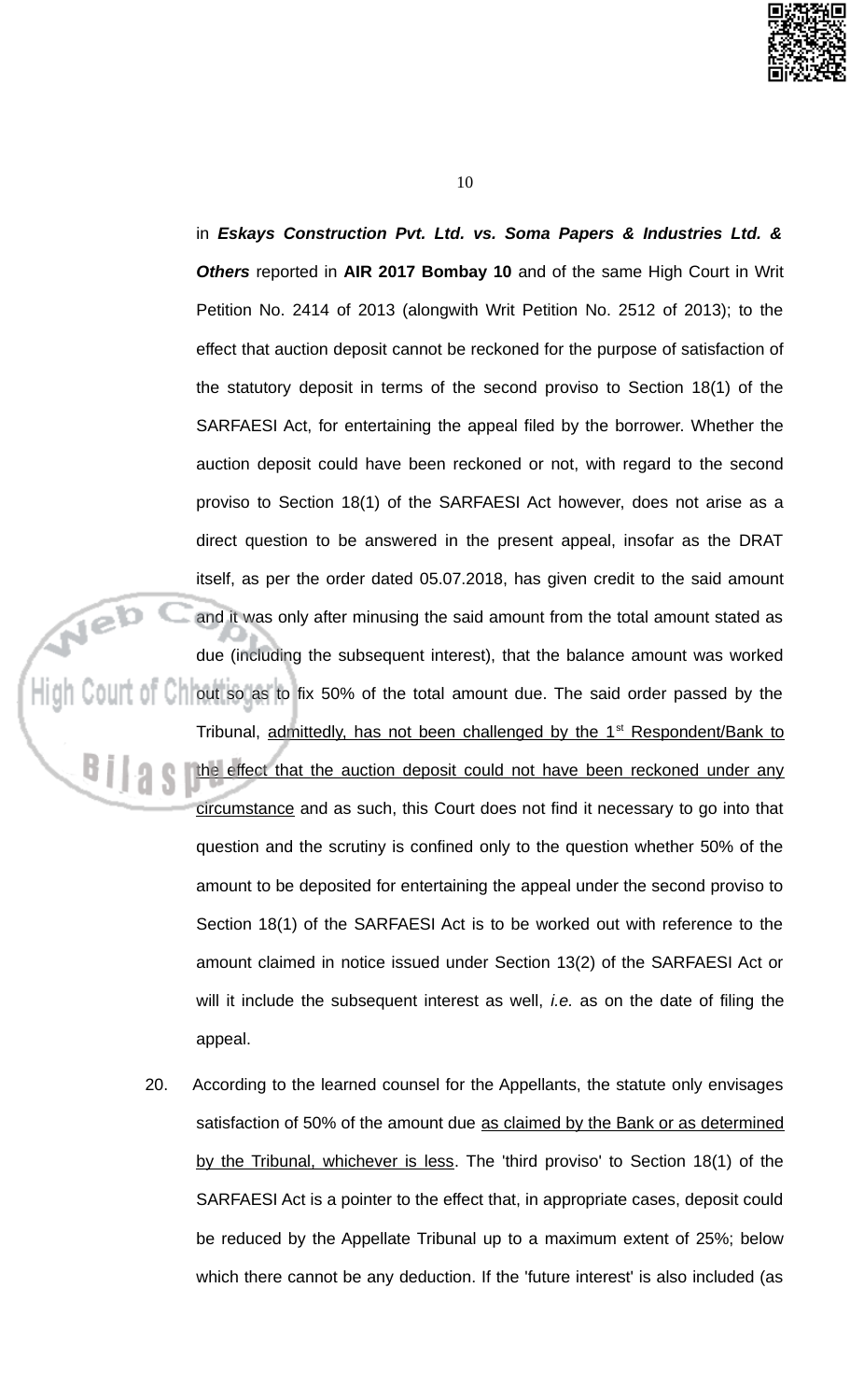

on the date of filing the appeal), it will go against the scheme of the statute and intention of the law makers in providing the right of appeal which would be made 'illusory'. Reference is also made to the circumstance under which the original provision, as is stood earlier (insisting for deposit of 75% of the amount to have the appeal entertained) came to be struck down by the Supreme Court as unconstitutional in Mardia Chemicals Ltd. & Others vs. Union of India & Others reported in (2004) 4 SCC 311. Reliance is sought to be placed also on decisions on the point rendered by the Division Bench of the Madras High Court in Mrs. Mekala Raj vs. The Presiding Officer Debt Recovery Appellate Tribunal Ethiraj Salai Chennai & Others reported in (2017) SCC Online Mad 16033 and another verdict of the very same High Court in Sivakumar Textiles vs. Debt Recovery Appellate Tribunal, Chennai & Others reported in AIR  $\frac{1}{2}$   $\frac{1}{2}$   $\frac{1}{2}$   $\frac{1}{2}$   $\frac{1}{2}$   $\frac{1}{2}$   $\frac{1}{2}$   $\frac{1}{2}$   $\frac{1}{2}$   $\frac{1}{2}$   $\frac{1}{2}$   $\frac{1}{2}$   $\frac{1}{2}$   $\frac{1}{2}$   $\frac{1}{2}$   $\frac{1}{2}$   $\frac{1}{2}$   $\frac{1}{2}$   $\frac{1}{2}$   $\frac{1}{2}$   $\frac{1}{2}$   $\frac{1}{2}$  Poonam Manshani vs. J&K Bank Ltd. & Another reported in AIR 2010 Delhi

> 21. The contention of the learned counsel appearing for the  $1<sup>st</sup>$  Respondent/Bank is that the wordings of the second proviso to Section 18(1) of the SARFAESI Act are quite clear and it envisages 'future interest' as well. The learned counsel points out that the scope of the verdict passed by the Division Bench of Madras High Court and that of the other High Courts has been considered by a Division Bench of the Bombay High Court in M/s Mrb Roadconst Pvt. Ltd. vs. Rupee Co-op. Bank Ltd. reported in AIR 2016 (NOC) 334 (BOM.). The Bombay High Court made specific reference to definition of the term 'debt' as used in Section 2(h-a) of the SARFAESI Act, in relation to the definition of the said term under Section 2(g) of the Recovery of Debts and Bankruptcy Act, 1993 (for short, 'Act of 1993') and held that the term 'debt' clearly included 'interest' as well, which is claimed as due from any person by a Bank or a financial institution and hence it will take in the 'future interest' as well. The Bench also observed that the verdict

28.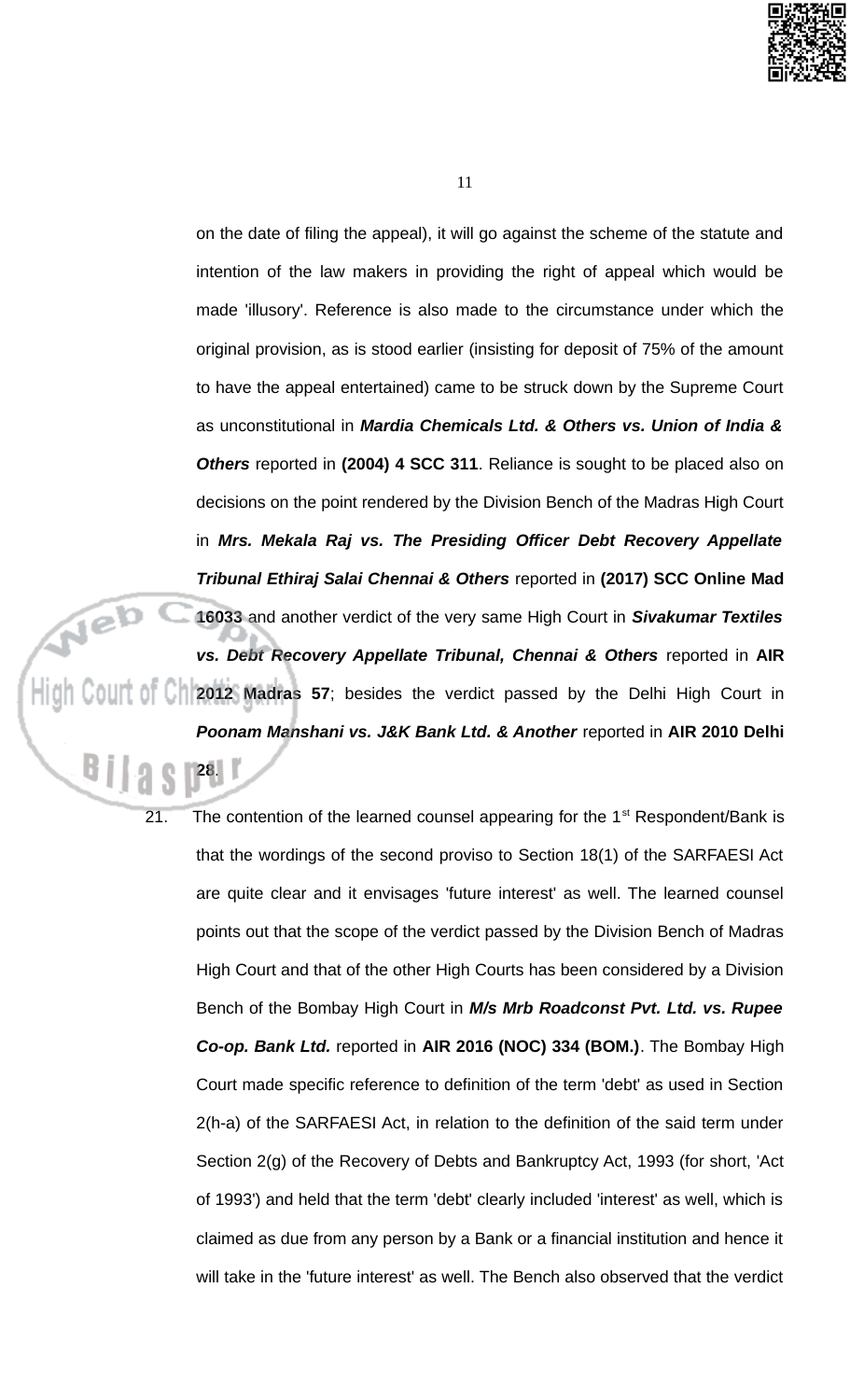

passed by the Division Benches of the Madras High Court in Sivakumar Textiles vs. Debt Recovery Appellate Tribunal, Chennai & Others reported in AIR 2012 Madras 57 and by the Delhi High Court in Poonam Manshani vs. J&K Bank Ltd. & Another reported in AIR 2010 Delhi 28 had not made any specific reference to definition of the term 'debt' appearing under Section 2(h-a) of the SARFAESI Act in the judgment and hence they cannot be relied on.

 $22.$ Section 2(h-a) of the SARFAESI Act defines the term 'debt', that it shall have the meaning assigned to it in clause (g) of Section 2 of the Act of 1993. Section 2(g) of the Act of 1993 defines a term 'debt' as follows:



"Section 2(g) "debt" means any liability (inclusive of interest) which is claimed as due from any person by a bank or a financial institution or by a consortium of banks or financial institutions during the course of any business activity undertaken by the bank or the financial institution or the consortium under any law for the time being in force, in cash or otherwise, whether secured or unsecured, or assigned, or whether payable under a decree or order of any civil court or any arbitration award or otherwise or under mortgage and subsisting on, and legally a recoverable on, the date of the application [and includes any liability towards debt securities which remains unpaid in full or part after notice of ninety days served upon the borrower by the debenture trustee or any other authority in whose favour security interest is created for the benefit of holders of debt securities or;]"

From the above definition, it is clear that the liability (inclusive of interest) which is claimed as due from any person by a Bank or a financial institution has to be understood as it is, with reference to the second proviso to Section 18 (1) of the SARFAESI Act, which is reproduced below:

> "18. Appeal to Appellate Tribunal. - (1) Any person aggrieved, by any order made by the Debts Recovery Tribunal [under section 17, may prefer an appeal along with such fee, as may be prescribed to an Appellate Tribunal within thirty days from the date of receipt of the order of Debts Recovery Tribunal.

> [Provided that different fees may be prescribed for filing an appeal by the borrower or by the person other than the borrower:]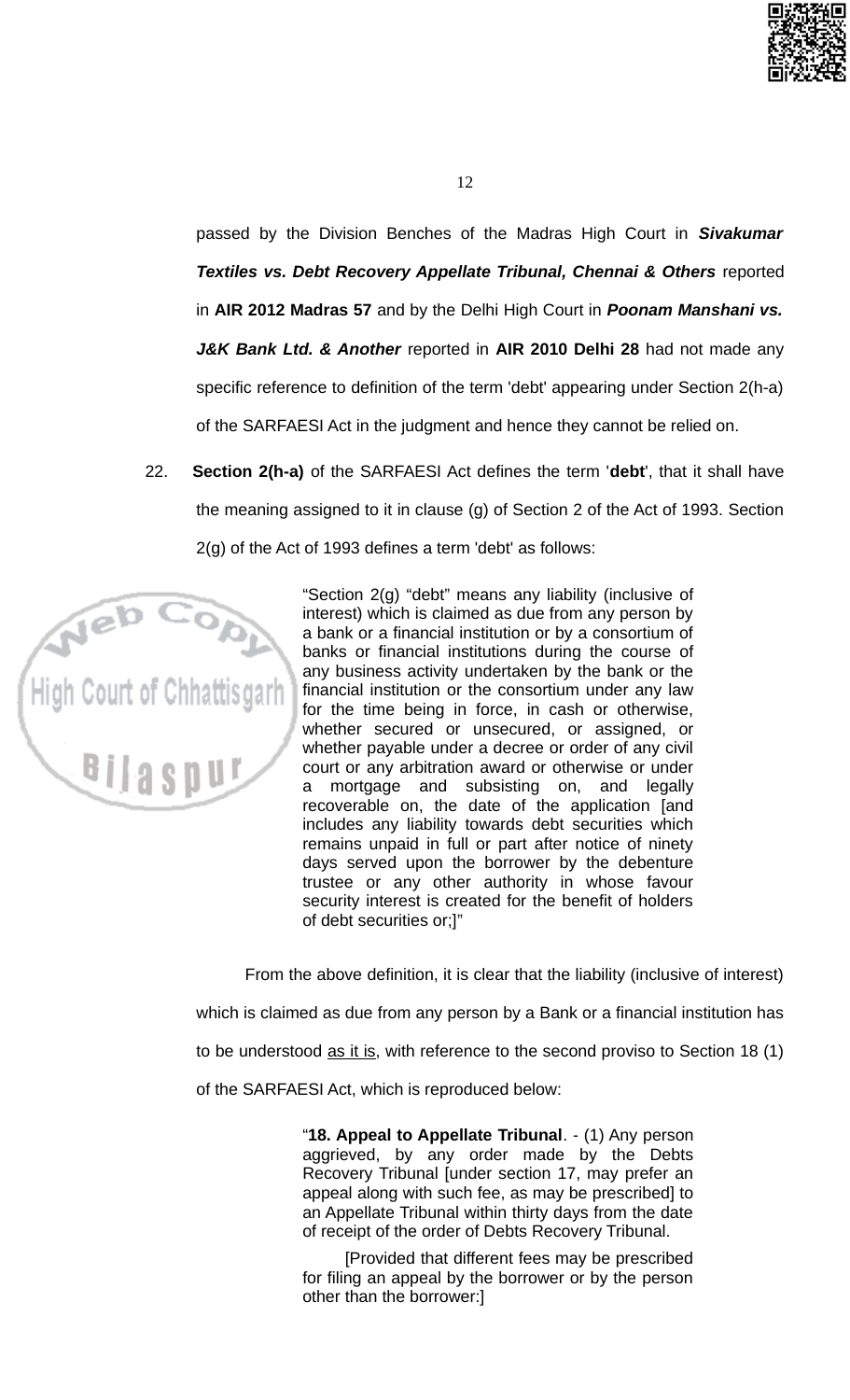

[Provides further that no appeal shall be entertained unless the borrower has deposited with the Appellate Tribunal fifty per cent. of the amount of debt due from him, as claimed by the secured creditors or determined by the Debts Recovery Tribunal, whichever is less:

Provided also that the Appellate Tribunal may, for the reasons to be recorded in writing, reduce the amount to not less than twenty-five per cent. of debt referred to in the second proviso.]

(2) Save as otherwise provided in this Act, the Appellate Tribunal shall, as far as may be, dispose of the appeal in accordance with the provisions of the Recovery of Debts to Banks and Financial Institution Act, 1993 (51 of 1993) and rules made thereunder."

23. The second proviso to Section 18(1) of the SARFAESI Act places a bar to entertain the appeal, unless the borrower has deposited 50% of the amount of 'debt' due from him as claimed by the secured creditor or determined by the DRAT, whichever is less. It has to be borne in mind that the appeal before the DRAT is from an order passed by the DRT under Section 17 (enabling any person including borrower, aggrieved of any measures referred to in subsection 4 of the Section 17 taken by the secured creditor, to seek remedy by filing an application before the DRT). Section 13(4) of the SARFAESI Act refers to the one or more of the four different measures 'a to d' mentioned therein which could be pursued by the secured creditor to recover the secured debt, if the borrower failed to discharge his liability in full within the period specified in sub-section 2 of the Section 13. Section 13(2) speaks about the liability of the borrower to discharge his liabilities in full to the secured creditor within 60 days on issuance of a default notice envisaged under the said provision. In other words, on the date of issuance of notice under Section 13(2) of the SARFAESI Act (because of the default on the part of borrower), the liability to the secured creditor will naturally include the 'principal amount' and also 'interest' and it is with reference to this total figure, that a claim is made by the secured creditor in the notice issued under Section 13(2) of the SARFAESI Act, requiring the borrower to discharge his full liability towards the 'debt'. If there is failure in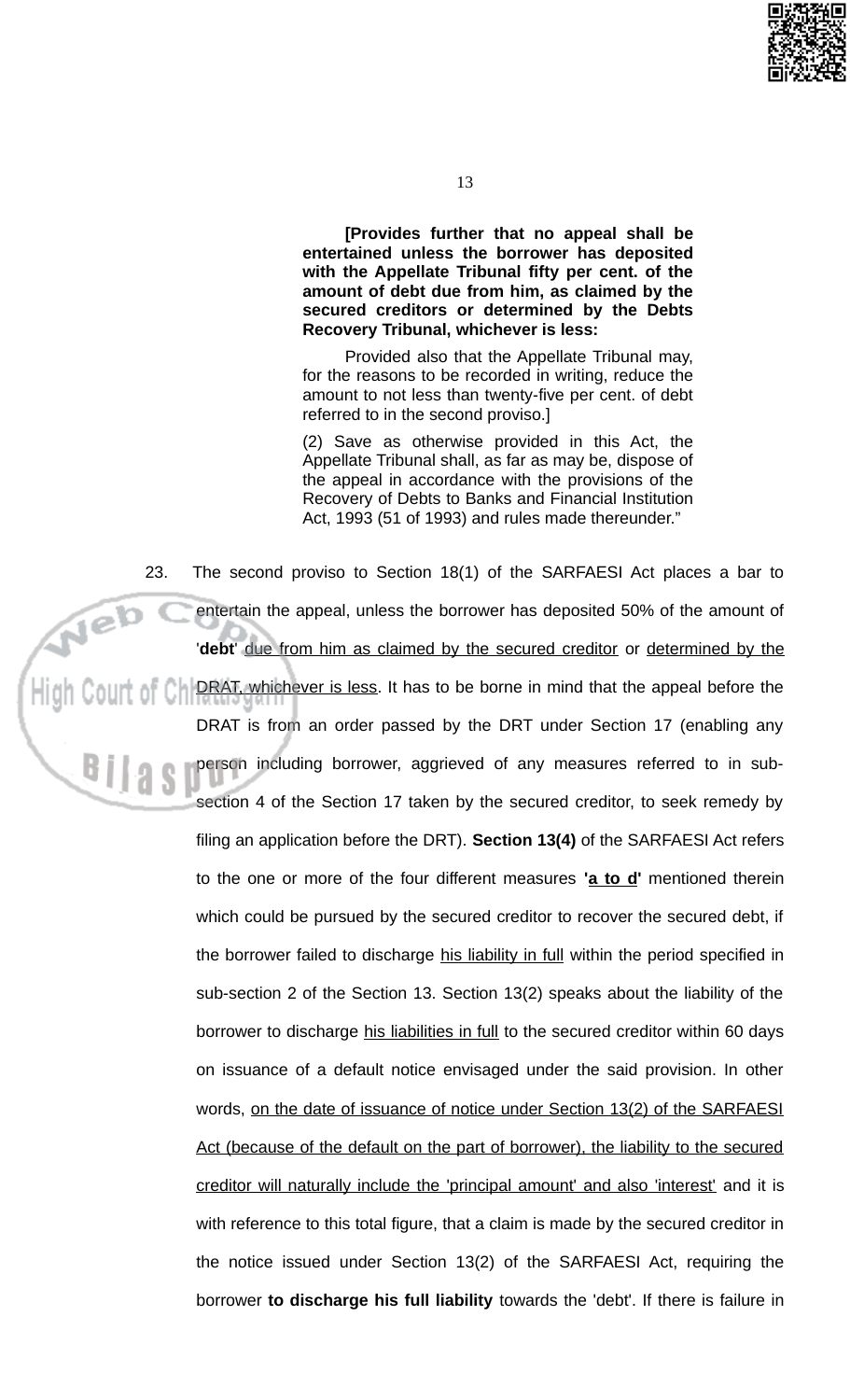

this regard, in discharging the liability in full, within the specified time, Section 13(4) comes in, enabling the secured creditor to pursue one or more of the measures under clauses 'a to d' which are in a following terms:

## "13. Enforcement of security interest. - (1) xxx

- $(2)$ **XXX**
- $(3)$ **XXX**

(4) In case the borrower fails to discharge his liability in full within the period specified in sub-section (2). the secured creditor may take recourse to one or more of the following measures to recover his secured debt, namely:-

(a) take possession of the secured assets of the borrower including the right to transfer by way of lease, assignment or sale for realising the secured asset;

(b) take over the management of the business of the borrower including the right to transfer by way of lease, assignment or sale for realising the secured asset:

Provided that the right to transfer by way of lease, assignment or sale shall be exercised only where the substantial part of the business of the borrower is held as security for the debt:

Provided further that where the management of whole, of the business or part of the business is severable, the secured creditor shall take over the management of such business of the borrower which is relatable to the security or the debt;]

(c) appoint any person (hereafter referred to as the manager), to manage the secured assets the possession of which has been taken over by the secured creditor;

(d) require at any time by notice in writing, any person who has acquired any of the secured assets from the borrower and from whom any money is due or may become due to the borrower, to pay the secured creditor, so much of the money as is sufficient to pay the secured debt."

Thus, cause of action for filing an application under Section 17 before the

DRT is with reference to the course and proceedings arising out of Section

13(2), read with Section 13(4) of the SARFAESI Act and if anybody is aggrieved

by the order passed by the DRT, the said order is to be challenged before the

**DRAT under Section 18.** 

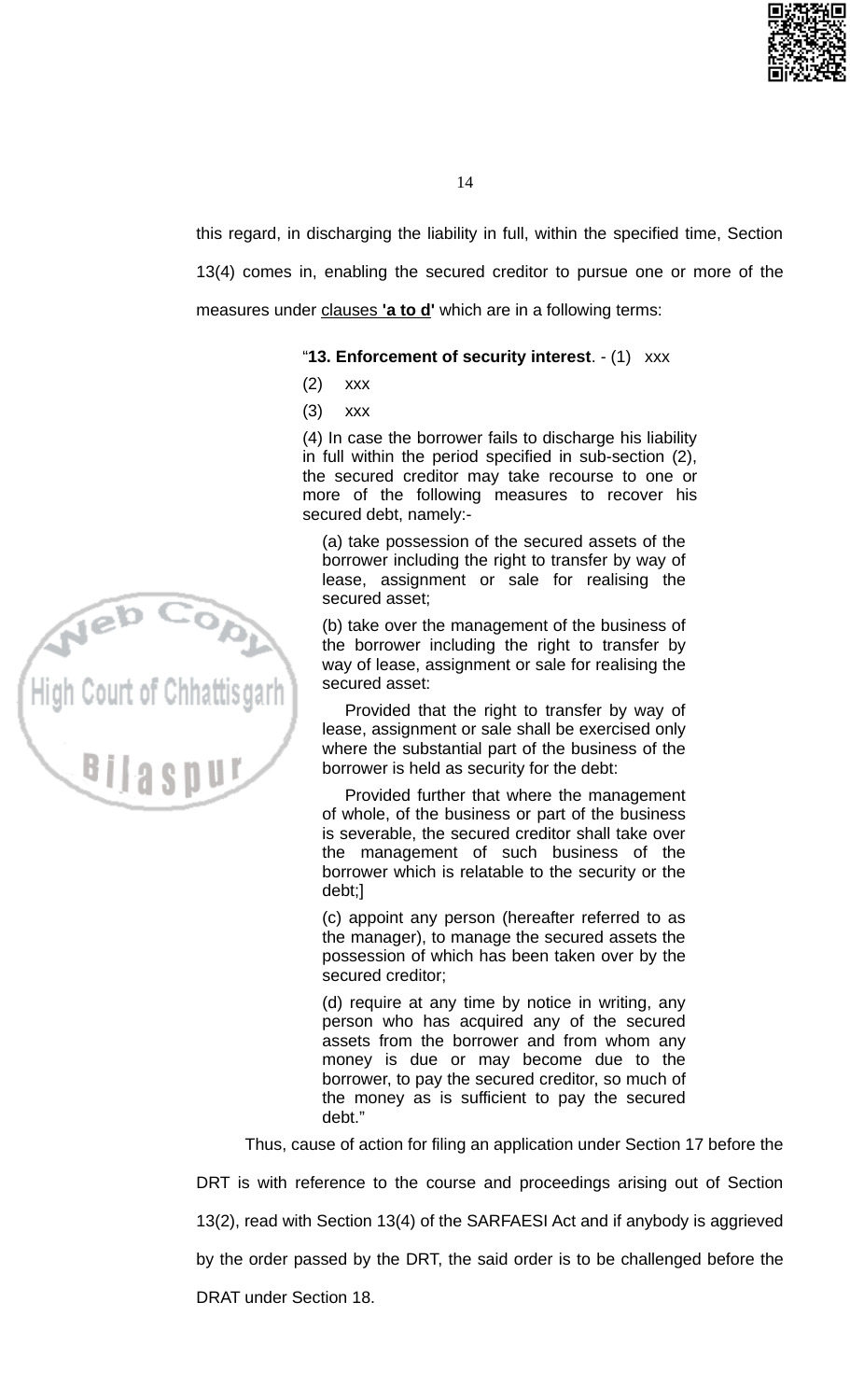

24. Coming back to the second proviso to Section 18(1) of the SARFAESI Act, which was brought into effect from 11.11.2004 (pursuant to declaration of the earlier provision insisting to deposit 75% for entertaining the appeal as unconstitutional by the Supreme Court in Mardia Chemicals Ltd. & Others (supra)), it is to be noted, that it was incorporated to protect the interest of both the 'secured creditor' and also the 'borrower'. Insofar as the secured creditor is concerned, the paramount importance was for realisation of the debts empowering the Bank/Financial Institution to take possession of the securities and to sell them 'without intervention of the Courts'. At the same time, the law makers were conscious enough to provide 'remedy by way of appeal' to the Neb aggrieved parties. Based on the observations made by the Apex Court in Mardia Chemicals Ltd. & Others (supra) (while setting aside the stipulation in  $\|\cdot\|_1$  Colli $\|$  of C<sub>1</sub> the statute to deposit 75% of the amount due, as a pre requisite to entertain the appeal – as unconstitutional) that the right of appeal shall not be 'illusory', it was <sup>Bilas</sup> decided to provide the restrictive barriers only to the requisite extent, so that it will not be resorted to as protractive tactics. While stipulating deposit of 50% of the amount due as mentioned under the second proviso to Section 18(1) of the SARFAESI Act, the law makers went further by providing the 'third proviso' to the effect that, in appropriate cases, the quantum of deposit to be made under the 'second proviso' could be reduced further up to a limit of 25% by the Appellate Tribunal, for the reasons recorded in writing. This shows that the inclination was more to make the appellate remedy accessible to the genuine litigant. This is further discernible from the terminology used in the 'second proviso' itself, where is says that 50% of the amount as claimed by the secured creditors or determined by the DRT, whichever is less. If the claim made by the secured creditor is of Rs. 10 lakhs and if there is a determination by the DRT that the actual debt is only of a lesser extent, say Rs. 8 lakhs, 50% to be deposited it is that of lesser extent as above and not w.r.t. the amount as claimed by the secured creditor.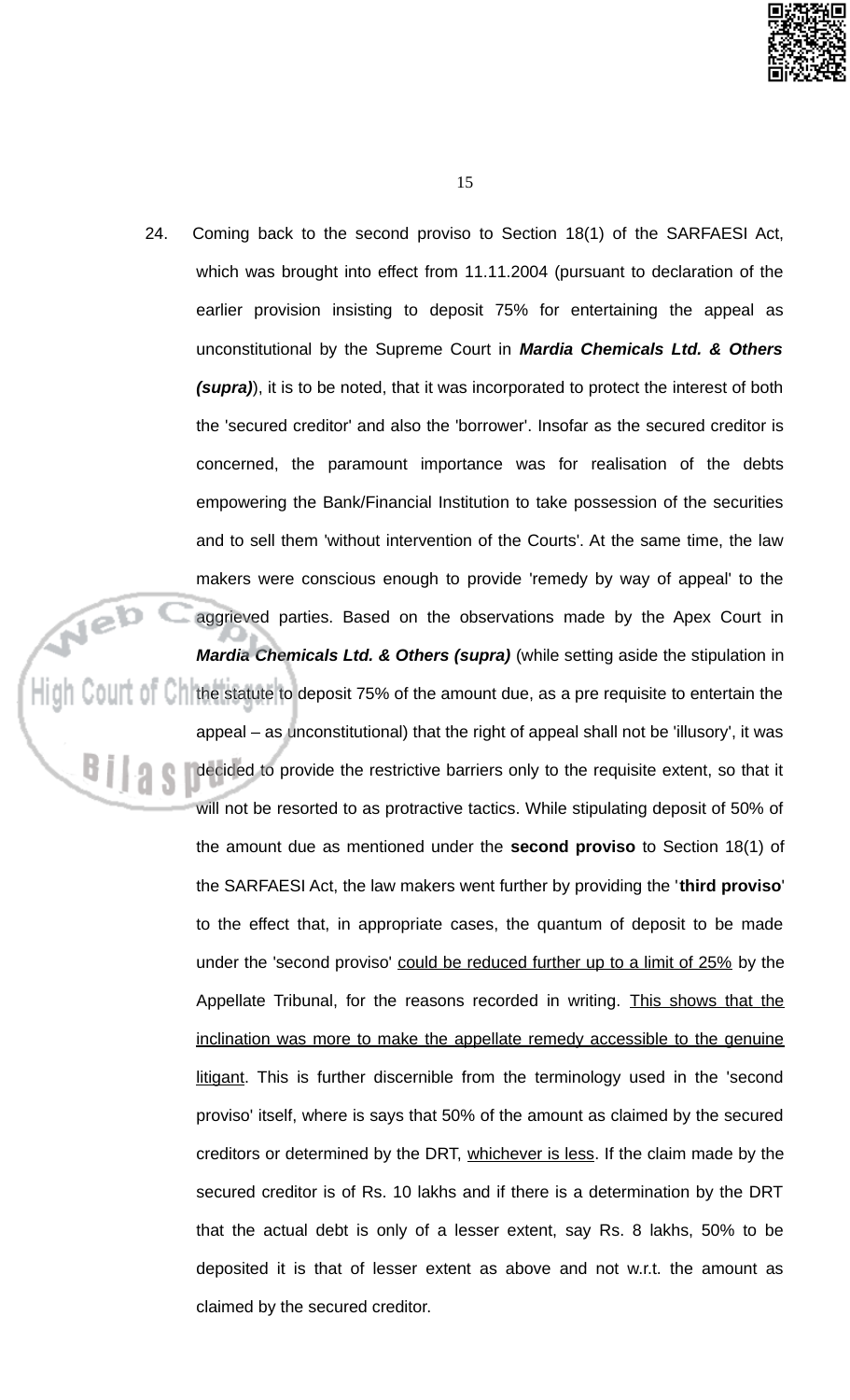

16

25. Another important aspect to be noted is that, the terminology used in the second proviso to Section 18(1) of the said Act is guite specific. It speaks about the deposit of 50% of the amount of debt due from the borrower as claimed by the secured creditors. As mentioned already, the term 'debt' as defined under Section 2(h-a) of the SARFAESI Act (with reference to Section 2(g) of the Act of 1993) takes in 'interest' as well, but these words (doctorine) are further qualified by the subsequent words 'as claimed by the secured creditors'. In other words, firstly, it should be a 'debt' due from the borrower and secondly, it should be as claimed by the secured creditor. An amount will become due only on the date it is to be paid. Interest payable for the month of 'April' or 'May' can not be called 'due' in the previous month of 'March' or before.

Web 26. When Section 13 (2) notice is issued by the secured creditor, it will include the principal amount and also 'interest' having become due as on date. It cannot include any 'future interest', to have it termed as 'due' as on the date of said notice. To put it more clear, future interest is not a 'debt due' on the date of issuance of Section 13(2) notice. The debt due from borrower, as claimed by the secured creditor, can only be the amount as shown in the notice issued under Section 13(2) of the SARFAESI Act and as such, it cannot include future interest to be accrued till the date of filing the appeal. This is more so, since the terminology used in the second proviso to Section  $18(1)$  of the said Act does not say that the amount to be deposited is 50% of the amount 'claimable' by the secured creditor. It is only 50% of the amount claimed by the secured creditor which has already become due. This is the reason why further relaxation has been given, conferring the discretion to the DRAT under the 'third proviso' to Section 18(1) of the said Act, enabling it to reduce the extent of statutory deposit (to be made for entertaining the appeal) upto 25% in appropriate and genuine cases (for reasons to be recorded in writing). In other words, it should be 'due' when it is claimed; as the term 'debt' does not say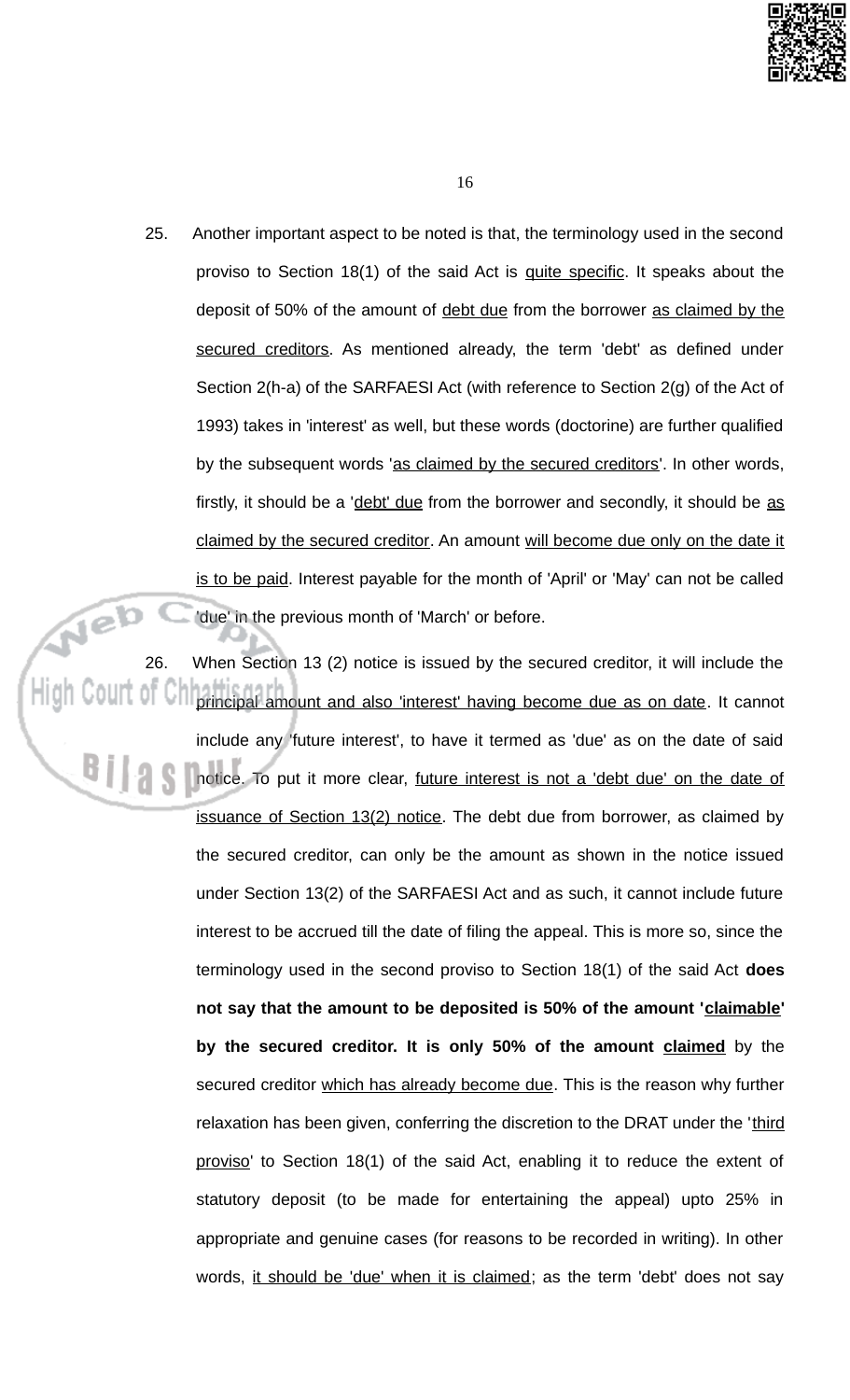

what is 'claimable' as due, so as to include the 'future interest'. The second proviso to Section 18(1) of the SARFAESI Act also does not say that 50% of the amount to be deposited is that of the "total amount outstanding as on the date of filing of the appeal", so as to include the subsequent interest after issuance of notice under Section 13(2) of the SARFAESI Act. Insofar as, the provision does not say anything with regard to the future/subsequent interest, it cannot be read into the Act; which otherwise would amount to the Court's entering into the forbidden field, re-writing the law.

27. The quantum of deposit to be made has to be read and understood with reference to the 'debt' due as claimed by the secured creditor in the notice Neb under Section 13(2) of the SARFAESI Act, as further discernible from the observations of the Apex Court in 'paragraph 10' of the judgment of Narayana Chandra Ghosh vs UCO Bank & Others reported in (2011) 4 SCC 548 which is reproduced below:

> "10. It is stated before us that in the notice issued to the Appellant under Section 13(2) of the Act, the debt due from the Appellant as on 25<sup>th</sup> September, 2006 was 52,42,474/- (emphasis supplied). Since in the present case Debts Recovery Tribunal had not determined the debt due, we direct that on Appellant's depositing with the Appellant Tribunal an amount of 15 lakhs within a period of four weeks from today, his appeal shall be entertained and decided on merits. We direct that till the Appellate Tribunal takes a final decision in the appeal, the bank shall maintain status quo in respect of the property of which physical possession is stated to have been take by it."

28. Importance of the words 'as claimed by the secured creditors' coming after the words '50% of the amount of debt due from him' was apparently not brought to the notice of the learned Judges of the Bombay High Court in Eskays Construction Pvt. Ltd. vs. Soma Papers & Industries Ltd. & Others reported in AIR 2017 Bombay 10 and M/s Mrb Roadconst Pvt. Ltd. vs. Rupee Co-op. Bank Ltd. reported in AIR 2016 (NOC) 334 (BOM.) while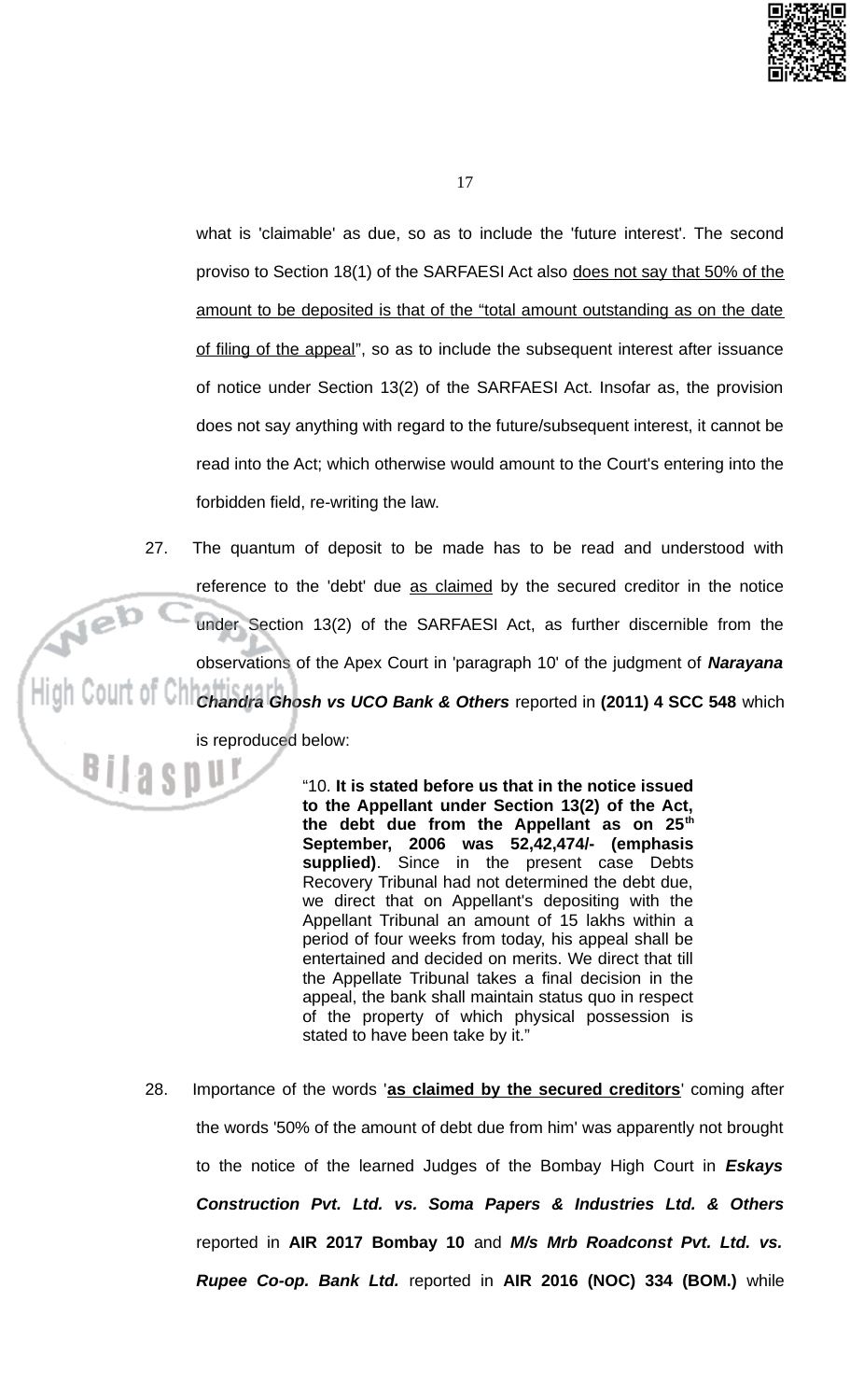

differing from the view taken by the Division Bench of the Madras High Court in Sivakumar Textiles vs. Debt Recovery Appellate Tribunal, Chennai & Others reported in AIR 2012 Madras 57. The scheme of the statute casting a lesser burden upon the borrower for getting the appeal entertained, by using the terms 'whichever is less' between the figures 'as claimed' by the secured creditors or 'determined by the DRT' was also not subjected to discussion. Similarly, the scope of the 'third proviso' conferring power upon the DRAT to reduce the quantum of statutory deposit for entertaining the appeal from 50% to 25% in appropriate cases (for reasons recorded in writing) is also not seen discussed in the verdict passed by the Bombay High Court. In the above circumstances, we most respectfully disagree with the findings rendered by the Bombay High Court in Eskays Construction Pvt. Ltd. vs. Soma Papers & High Court of Chindustries Ltd. & Others reported in AIR 2017 Bombay 10 and M/s Mrb Roadconst Pvt. Ltd. vs. Rupee Co-op. Bank Ltd. reported in AIR 2016 (NOC) 334 (BOM.). We concur with the view expressed by the Division Bench of the Madras High Court Sivakumar Textiles vs. Debt Recovery Appellate Tribunal, Chennai & Others reported in AIR 2012 Madras 57 and in Mrs. Mekala Raj vs. The Presiding Officer Debt Recovery Appellate Tribunal Ethiraj Salai Chennai & Others reported in (2017) SCC Online Mad 16033, as well as that of a Division Bench of the Delhi High Court in AIR 2010 Delhi 28 (supra). We declare that 50% of the amount to be deposited by the borrower for entertaining the appeal preferred before the DRAT, in terms of the second proviso to Section 18(1) of the SARFAESI Act, is 50% of the amount of debt due from him as claimed by the secured creditors in the notice issued under Section 13(2) of the SARFAESI Act and never beyond.

> 29. Applying the legal position to the given facts and circumstances, we find that the total amount claimed in the notice issued under Section 13(2) of the SARFAESI Act to the Appellants, by the 1<sup>st</sup> Respondent, is only Rs. 4,15,60,893.13/-. The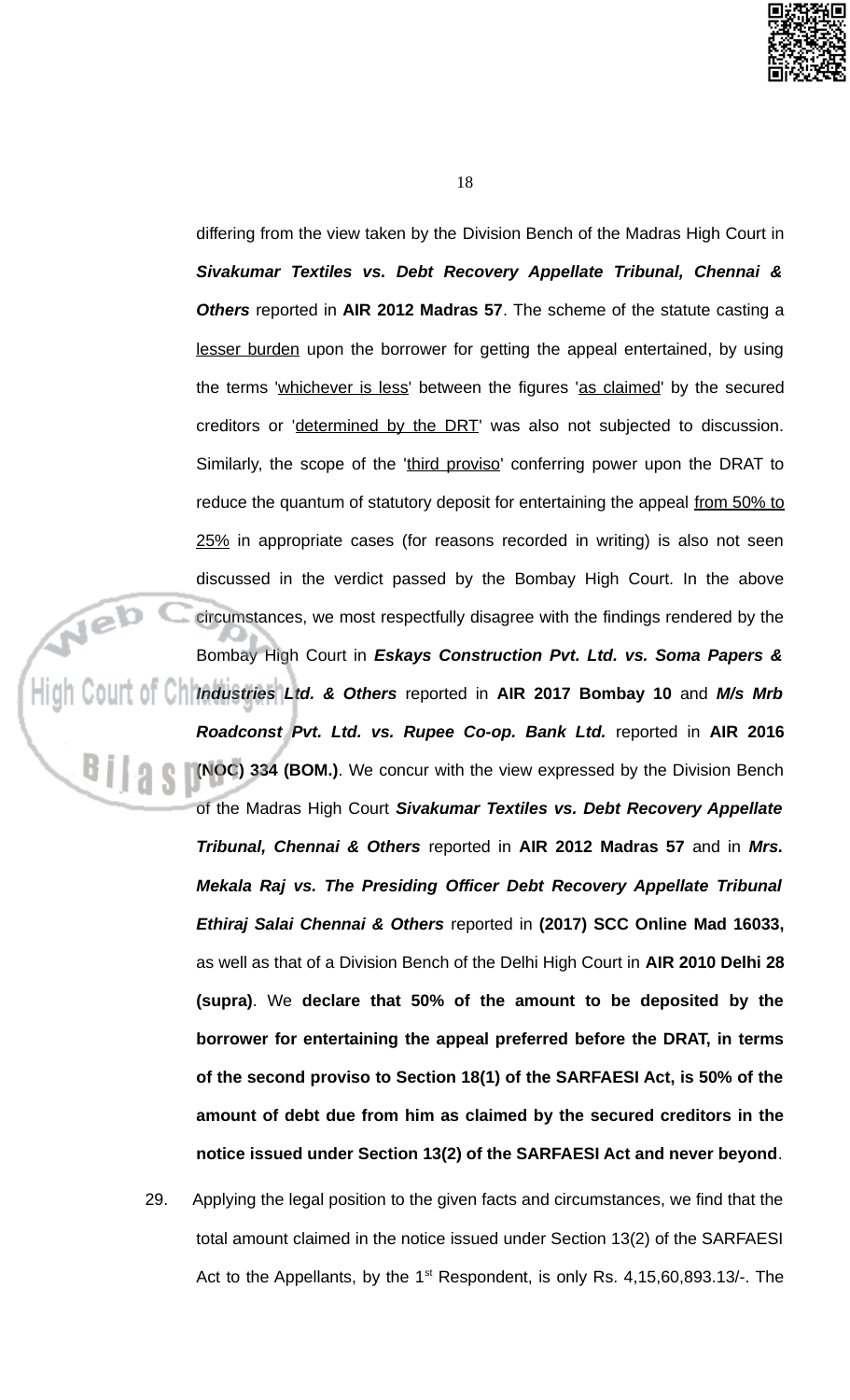

amount generated by virtue of the deposit effected of by the 2<sup>nd</sup> Respondent/auction purchaser (on sale of the property of the Appellant) is Rs. 2,73,98,000/-. It is pointed out by the Appellants that this amount is lying with the Bank, which fact is not rebutted by the Respondent-Bank. As such, in view of the serious challenges raised by the Appellants, with reference to non satisfaction of several mandatory requirements under the relevant provisions of the SARFAESI Act, the matter requires to be considered on merits, without need for effecting any further deposit; more so, in view of the verdict passed by the Apex Court in Parsn Medicinal Plants Pvt. Ltd. (supra).

Accordingly, we set aside the judgment passed by the learned Single Judge, as Neb well as Annexures P/1 and P/2 orders dated 05.07.2018 and 12.12.2018 passed by the DRAT, to facilitate consideration of the appeal on merit. The order dated 23.08.2019 of the Tribunal dismissing the appeal for 'nonprosecution' of the matter and for 'non-compliance' of the direction dated 05.07.2018 is only a consequential order passed during the penedncy of the writ appeal *i.e.* after passing the judgment by the learned Single Judge. Since the basic order dated 05.07.2018 and the review order dated 12.12.2018 are set aside, it goes without saying that the consequential order dated 23.08.2019 passed by the Appellate Tribunal is having no consequence. The DRAT is directed to restore the appeal, issue notice to both the sides and hear the merit, particularly, with reference to the alleged infringement of various rules/statutory provisions, w.r.t. the specific conditions in the tender notice and pass a speaking order.

> Shri Manoj Paranjpe, the learned counsel appearing for the 2<sup>nd</sup> Respondent 31. submits that there is no fault on the part of the 2<sup>nd</sup> Respondent in any manner; that the 2<sup>nd</sup> Respondent has effected the entire deposit/auction amount and that further delay in finalizing the matter will adversely affect his rights and interests. The learned counsel also seeks to fix a time frame, to have the matter finalized.